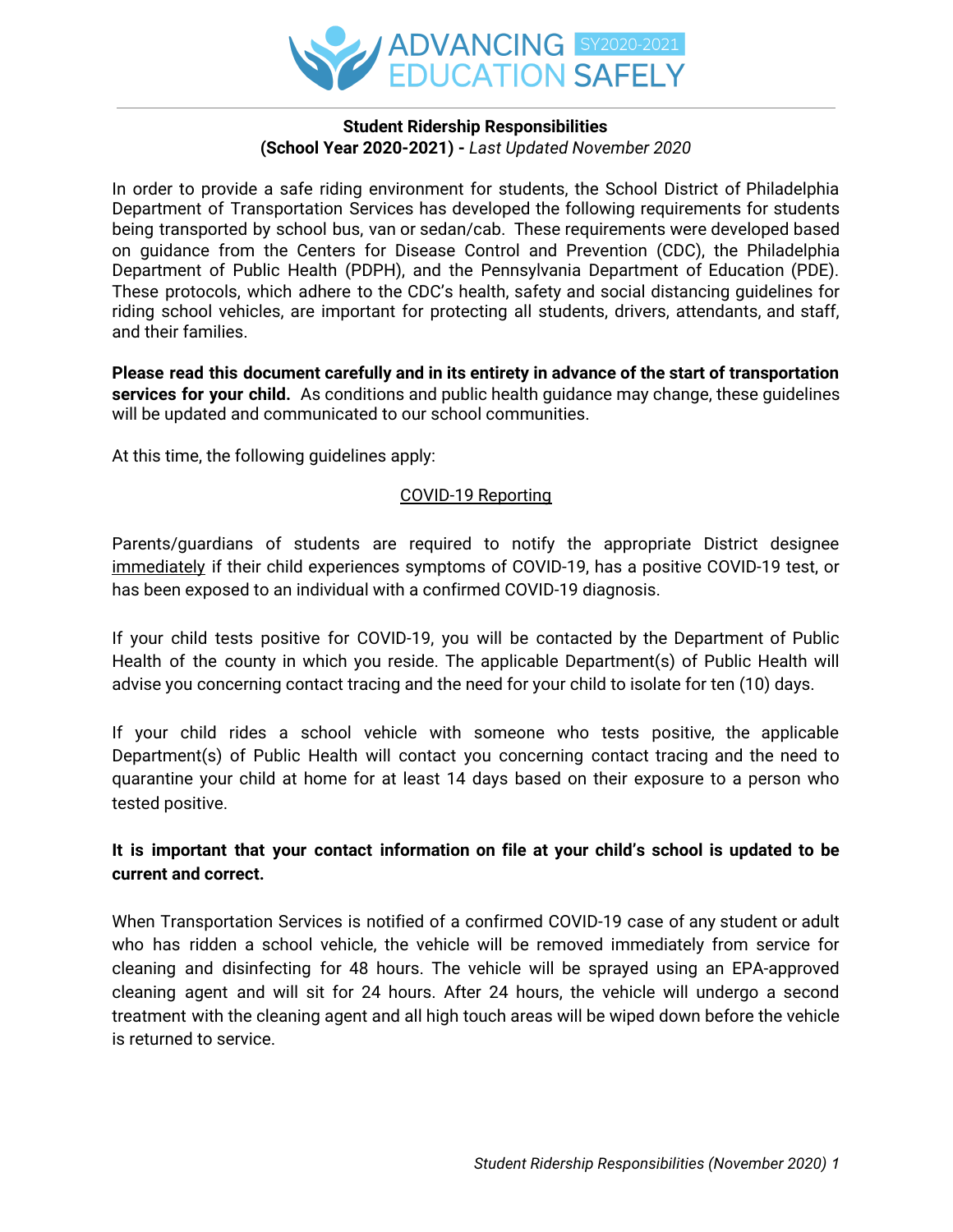

## Prior to Boarding the School Bus or Other School Vehicle

A variety of symptoms have been associated with COVID-19, and their impact on health has ranged from mild to severe. Symptoms may appear 2–14 days after exposure to the virus. While we continue to learn more about the virus, at this time, the most common symptoms of COVID-19 are listed below:

Fever of 100.4 °F or greater, or new onset of cough, or shortness of breath unrelated to a pre-existing condition, OR

Two of the following symptoms:

- sore throat,
- chills,
- headache,
- muscle pain,
- loss of taste or smell, OR
- close contact with a person diagnosed with COVID-19.

Prior to boarding a school bus, van or sedan/cab, parents/guardians will be required to conduct a daily screening at home which involves taking your child's temperature daily and monitoring for the symptoms identified above. If any of the above are true, the parent/guardian must keep the student at home and contact the school nurse for further instructions.

#### Boarding the School Bus or Other School Vehicle

Apply hand sanitizer to your child's hands prior to boarding the school vehicle, if possible.

Your driver should arrive to pick up/drop off your child at the time listed on the parent transportation notification letter. **Your child is required to wear a mask when entering, while riding, and when exiting a school bus, van or sedan/cab.** Wearing a mask with your child's *mouth and nose covered* helps reduce the spread of the coronavirus by reducing respiratory droplet transmission between people. Acceptable face coverings, consistent with the School District's face covering protocol include:

- disposable surgical masks
- cloth masks
- $\bullet$  face shields worn with a face mask

**Please ensure your child has a second mask secured in a clear, ziploc bag, labeled with his/her name,** to ensure that they have a replacement if one becomes unusable**.** Remember to clean masks and clean face shields daily.